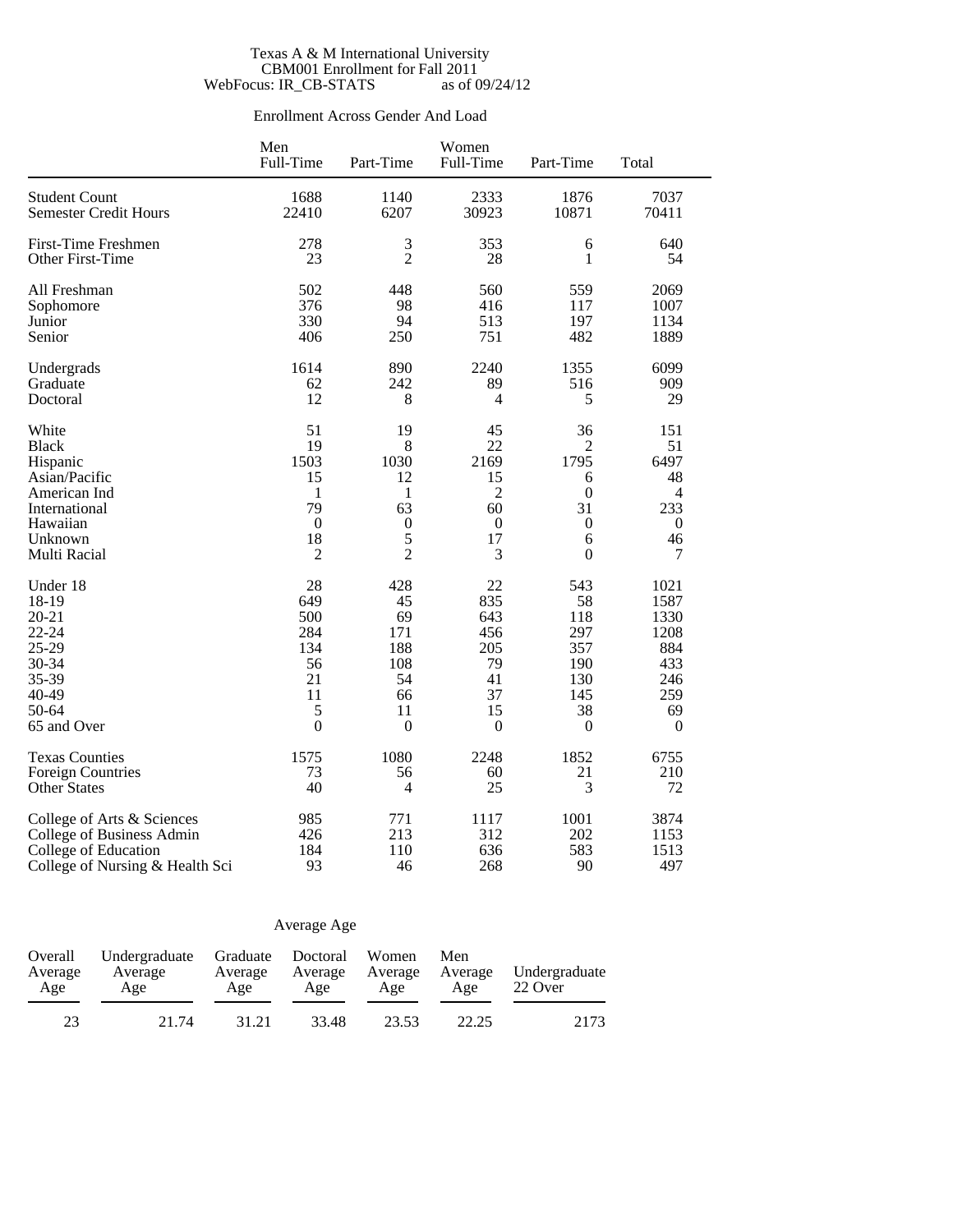Enrollment Across Ethnicity for Fall 2011

|                              | AmInd            | Asn              | <b>Blck</b>             | Hsp            | Intr           | Multi            | Unk              | Wht              | Total            |
|------------------------------|------------------|------------------|-------------------------|----------------|----------------|------------------|------------------|------------------|------------------|
| <b>Student Count</b>         | $\overline{4}$   | 48               | 51                      | 6497           | 233            | $\overline{7}$   | 46               | 151              | 7037             |
| <b>Semester Credit Hours</b> | 50               | 490              | 625                     | 64721          | 2276           | 86               | 533              | 1630             | 70411            |
| Women                        | $\mathfrak 2$    | 21               | 24                      | 3964           | 91             | 3                | 23               | 81               | 4209             |
| Men                          | $\overline{2}$   | 27               | 27                      | 2533           | 142            | $\overline{4}$   | 23               | 70               | 2828             |
| Full Time                    | 3                | 30               | 41                      | 3672           | 139            | 5                | 35               | 96               | 4021             |
| Part Time                    | 1                | 18               | 10                      | 2825           | 94             | $\overline{2}$   | 11               | 55               | 3016             |
| First-Time Freshmen          | $\boldsymbol{0}$ | 6                | $\overline{2}$          | 614            | 8              | $\mathbf{1}$     | $\boldsymbol{0}$ | 9                | 640              |
| Other First-Time             | $\Omega$         | 1                | $\mathbf{0}$            | 49             | 3              | $\boldsymbol{0}$ | $\Omega$         | 1                | 54               |
| All Freshman                 | 3                | 14               | $\overline{\mathbf{4}}$ | 1940           | 53             | 1                | 19               | 35               | 2069             |
| Sophomore                    | 1                | 9                | 7                       | 934            | 16             | 1                | 11               | 28               | 1007             |
| Junior                       | $\boldsymbol{0}$ | $\overline{7}$   | 7                       | 1071           | 21             | $\overline{2}$   | 1                | 25               | 1134             |
| Senior                       | $\Omega$         | 12               | 24                      | 1778           | 34             | 3                | 8                | 30               | 1889             |
| Undergrad Full-Time          | 3                | 28               | 39                      | 3573           | 85             | 5                | 33               | 88               | 3854             |
| Undergrad Part-Time          | 1                | 14               | 3                       | 2150           | 39             | $\overline{c}$   | 6                | 30               | 2245             |
| Graduate Full-Time           | $\mathbf{0}$     | 1                | 1                       | 97             | 42             | $\mathbf{0}$     | $\sqrt{2}$       | 8                | 151              |
| Graduate Part-Time           | $\boldsymbol{0}$ | 3                | 5                       | 668            | 54             | $\boldsymbol{0}$ | 5                | 23               | 758              |
| Doctoral Full-Time           | $\mathbf{0}$     | 1                | 1                       | 2              | 12             | $\mathbf{0}$     | $\boldsymbol{0}$ | $\mathbf{0}$     | 16               |
| Doctoral Part-Time           | $\Omega$         | 1                | $\overline{2}$          | $\overline{7}$ | 1              | $\mathbf{0}$     | $\Omega$         | $\overline{2}$   | 13               |
| Under 18                     | 1                | 12               | 1                       | 971            | 25             | 1                | $\mathbf{0}$     | 10               | 1021             |
| 18-19                        | $\overline{c}$   | 9                | 6                       | 1490           | 21             | $\mathbf{1}$     | 23               | 35               | 1587             |
| $20 - 21$                    | 1                | 9                | 10                      | 1229           | 43             | 3                | $\tau$           | 28               | 1330             |
| $22 - 24$                    | $\theta$         | $\overline{7}$   | 13                      | 1097           | 62             | $\theta$         | $\,8\,$          | 21               | 1208             |
| 25-29                        | $\theta$         | 3                | 8                       | 808            | 45             | 1                | $\sqrt{2}$       | 17               | 884              |
| 30-34                        | $\boldsymbol{0}$ | $\boldsymbol{0}$ | 6                       | 396            | 19             | 1                | $\overline{2}$   | 9                | 433              |
| 35-39                        | $\boldsymbol{0}$ | 3                | $\overline{c}$          | 218            | 13             | $\mathbf{0}$     | $\mathbf{1}$     | 9                | 246              |
| 40-49                        | $\boldsymbol{0}$ | 5                | 5                       | 227            | 5              | $\boldsymbol{0}$ | $\mathbf{1}$     | 16               | 259              |
| 50-64                        | $\mathbf{0}$     | $\boldsymbol{0}$ | $\boldsymbol{0}$        | 61             | $\theta$       | $\mathbf{0}$     | $\mathfrak 2$    | 6                | 69               |
| 65 and Over                  | $\Omega$         | $\Omega$         | $\Omega$                | $\Omega$       | $\Omega$       | $\Omega$         | $\Omega$         | $\Omega$         | $\boldsymbol{0}$ |
| <b>Texas Counties</b>        | 3                | 44               | 35                      | 6445           | 55             | 5                | 43               | 125              | 6755             |
| <b>Foreign Countries</b>     | $\boldsymbol{0}$ | 1                | 3                       | 30             | 174            | $\boldsymbol{0}$ | $\overline{c}$   | $\boldsymbol{0}$ | 210              |
| <b>Other States</b>          | 1                | 3                | 13                      | 22             | $\overline{4}$ | $\overline{2}$   | $\mathbf{1}$     | 26               | 72               |
| College of Arts & Sciences   | $\overline{c}$   | 23               | 8                       | 3660           | 74             | 5                | 24               | 78               | 3874             |
| College of Business Admin    | $\mathbf{0}$     | 10               | 16                      | 951            | 136            | $\mathbf{1}$     | 10               | 29               | 1153             |
| College of Education         | 1                | 6                | 19                      | 1431           | 13             | $\overline{0}$   | 8                | 35               | 1513             |
| Coll of Nursing & Health Sci | 1                | 9                | 8                       | 455            | 10             | 1                | $\overline{4}$   | 9                | 497              |

## Enrollment Across 1st Generation

| Level                                 | 1st-Gen           | No Data   | Not 1st-Gen       | <b>TOTAL</b>      |  |
|---------------------------------------|-------------------|-----------|-------------------|-------------------|--|
| Doctoral<br>Graduate<br>Undergraduate | 11<br>441<br>3330 | 24<br>355 | 16<br>444<br>2414 | 29<br>909<br>6099 |  |
| <b>TOTAL</b>                          | 3782              | 381       | 2874              | 7037              |  |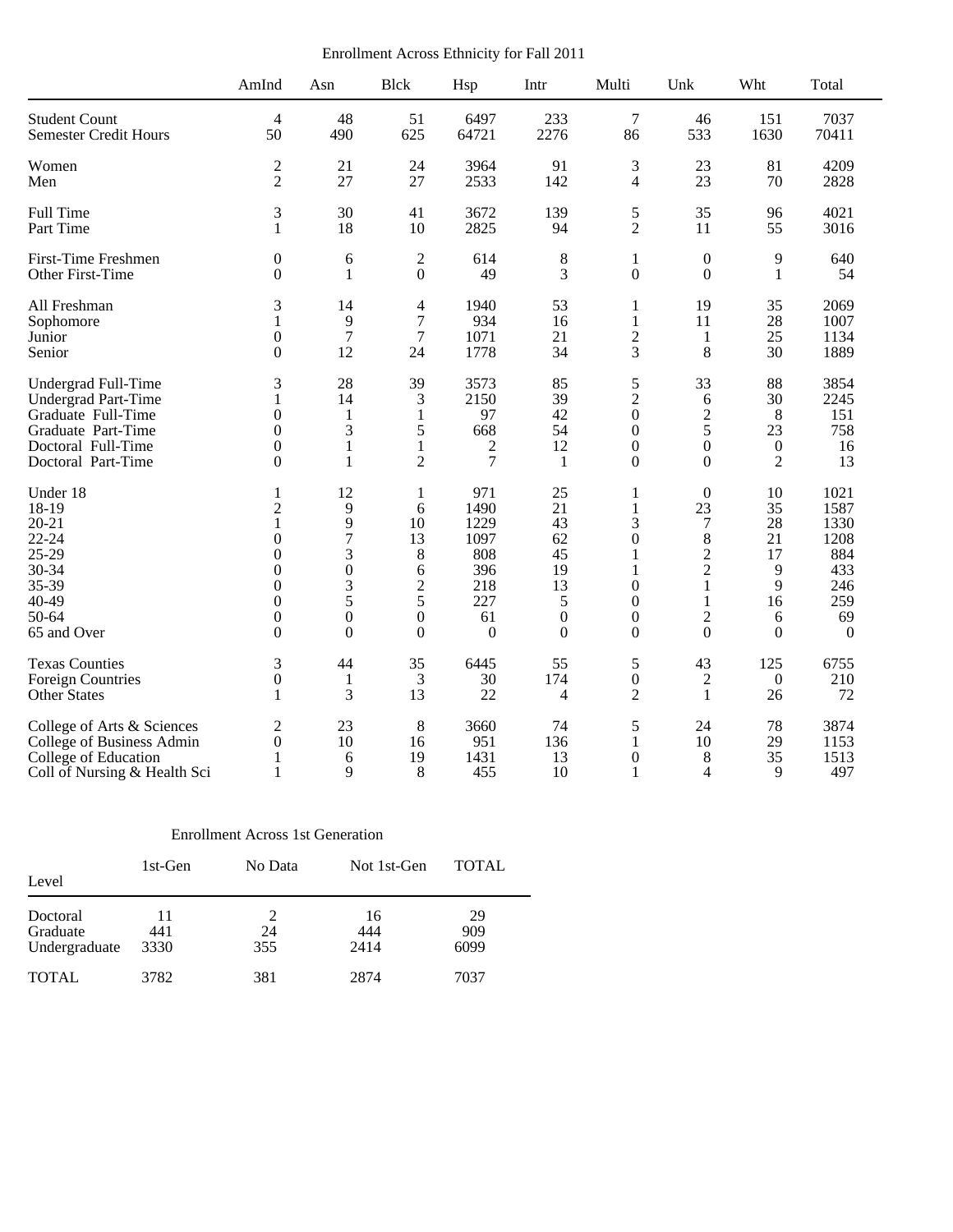| Level                | Col       | AmInd            | Asn                  | Blck          | Hsp           | Intr           | Multi                | Unk              | Wht            | Total |
|----------------------|-----------|------------------|----------------------|---------------|---------------|----------------|----------------------|------------------|----------------|-------|
|                      |           |                  |                      |               |               |                |                      |                  |                |       |
| Undergraduate        | AS        | $\overline{2}$   | 22                   | 7             | 3429          | 63             | 5                    | 23               | 69             | 3620  |
|                      | BA        |                  | $\overline{7}$       | 10            | 777           | 40             | $\mathbf{1}$         |                  | 18             | 858   |
|                      | ED        | $\mathbf{1}$     | 5                    | 17            | 1088          | 11             |                      | $\frac{5}{7}$    | 24             | 1153  |
|                      | NH        | 1                | 8                    | 8             | 429           | 10             | $\mathbf{1}$         | 4                | 7              | 468   |
| *Total Undergraduate |           |                  |                      |               |               |                |                      |                  |                |       |
|                      |           | 4                | 42                   | 42            | 5723          | 124            | 7                    | 39               | 118            | 6099  |
| Graduate             | AS        |                  | 1                    | 1             | 231           | 11             |                      | 1                | 9              | 254   |
|                      | <b>BA</b> |                  | $\mathbf{1}$         |               | 172           | 83             | $\ddot{\phantom{0}}$ | 5                | 9              | 273   |
|                      | ED        |                  | $\mathbf{1}$         | $\frac{3}{2}$ | 336           | $\overline{2}$ | $\ddot{\phantom{a}}$ |                  | 11             | 353   |
|                      | <b>NH</b> |                  | 1                    |               | 26            |                |                      |                  | $\overline{2}$ | 29    |
|                      |           |                  |                      |               |               |                |                      | $\tau$           |                |       |
| *Total Graduate      |           | $\boldsymbol{0}$ | $\overline{4}$       | 6             | 765           | 96             | $\boldsymbol{0}$     |                  | 31             | 909   |
| Doctoral             | <b>BA</b> |                  | $\overline{2}$       | 3             |               | 13             |                      |                  | $\mathfrak{2}$ | 22    |
|                      | ED        | $\bullet$        | $\ddot{\phantom{a}}$ |               | $\frac{2}{7}$ | $\bullet$      | ٠                    |                  | $\bullet$      | 7     |
|                      |           |                  |                      |               |               |                |                      |                  |                |       |
| *Total Doctoral      |           | $\boldsymbol{0}$ | $\overline{2}$       | 3             | 9             | 13             | $\boldsymbol{0}$     | $\boldsymbol{0}$ | $\overline{2}$ | 29    |
| <b>TOTAL</b>         |           | 4                | 48                   | 51            | 6497          | 233            | 7                    | 46               | 151            | 7037  |

Enrollment Level and College Across Ethnicity for Fall 2011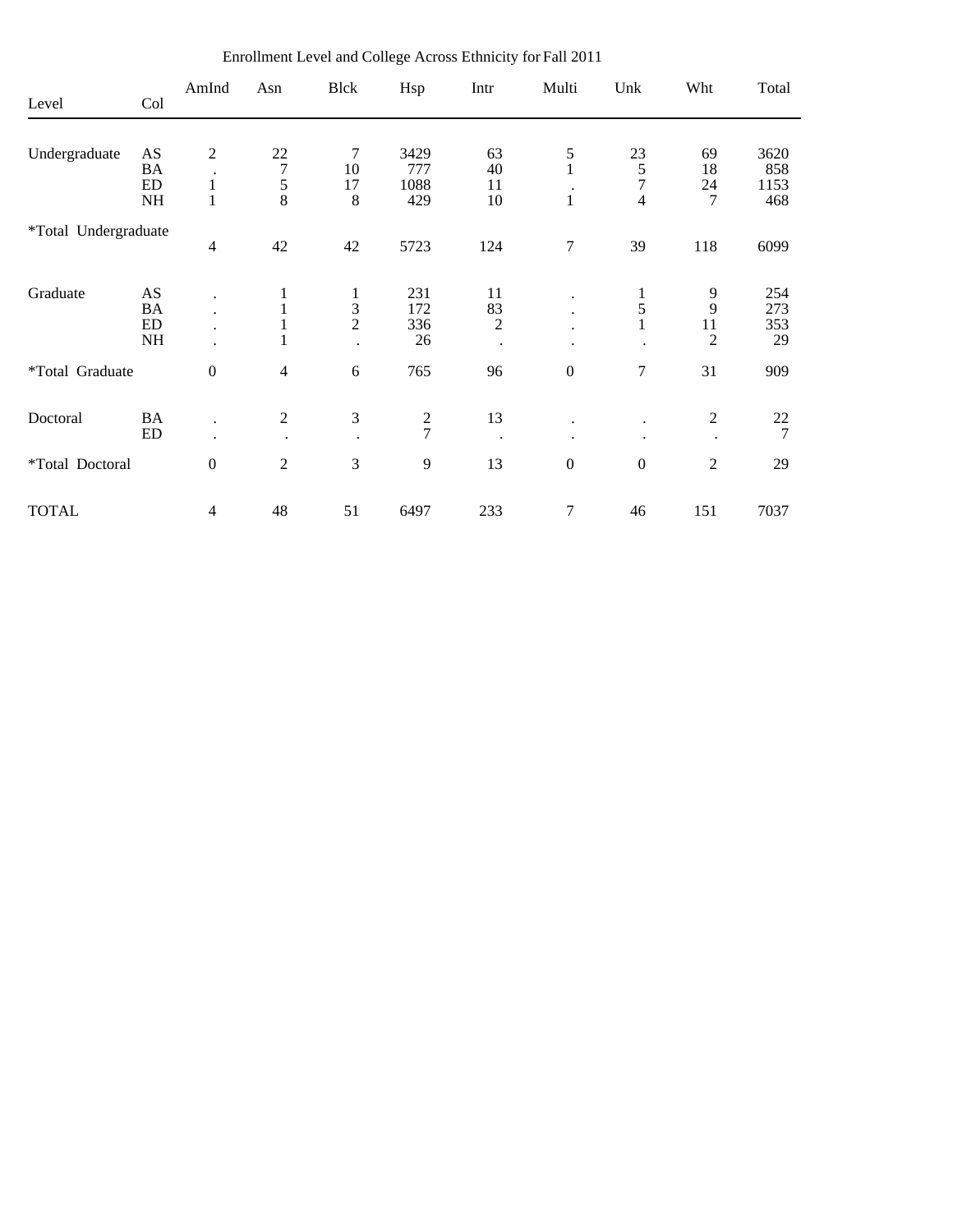| Enrollment Across Residence for Fall 2011 |  |  |  |
|-------------------------------------------|--|--|--|
|-------------------------------------------|--|--|--|

|                              | <b>Foreign Countries</b> | <b>Other States</b> | Texas            | Total            |
|------------------------------|--------------------------|---------------------|------------------|------------------|
| <b>Student Count</b>         | 210                      | 72                  | 6755             | 7037             |
| <b>Semester Credit Hours</b> | 2122                     | 1030                | 67259            | 70411            |
| Women                        | 81                       | 28                  | 4100             | 4209             |
| Men                          | 129                      | 44                  | 2655             | 2828             |
| <b>Full Time</b>             | 133                      | 65                  | 3823             | 4021             |
| Part Time                    | 77                       | $\tau$              | 2932             | 3016             |
| <b>First-Time Freshmen</b>   | 8                        | 9                   | 623              | 640              |
| Other First-Time             | $\boldsymbol{0}$         | $\boldsymbol{0}$    | 54               | 54               |
| All Freshman                 | 34                       | 14                  | 2021             | 2069             |
| Sophomore                    | 11                       | 16                  | 980              | 1007             |
| Junior                       | 23                       | 16                  | 1095             | 1134             |
| Senior                       | 30                       | 19                  | 1840             | 1889             |
| Undergrad Full-Time          | 81                       | 64                  | 3709             | 3854             |
| <b>Undergrad Part-Time</b>   | 17                       | 1                   | 2227             | 2245             |
| Graduate Full-Time           | 40                       | $\boldsymbol{0}$    | 111              | 151              |
| Graduate Part-Time           | 58                       | 5                   | 695              | 758              |
| Doctoral Full-Time           | 12                       | $\mathbf{1}$        | 3                | 16               |
| Doctoral Part-Time           | $\overline{2}$           | 1                   | 10               | 13               |
| White                        | $\boldsymbol{0}$         | 26                  | 125              | 151              |
| <b>Black</b>                 | 3                        | 13                  | 35               | 51               |
| Hispanic                     | 30                       | 22                  | 6445             | 6497             |
| Asian/Pacific                | 1                        | 3                   | 44               | 48               |
| American Ind                 | $\boldsymbol{0}$         | $\,1$               | $\mathfrak{Z}$   | $\overline{4}$   |
| International                | 174                      | 4                   | 55               | 233              |
| Hawaiian                     | $\boldsymbol{0}$         | $\boldsymbol{0}$    | $\mathbf{0}$     | $\boldsymbol{0}$ |
| Multi Racial                 | $\boldsymbol{0}$         | $\overline{2}$      | 5                | $\overline{7}$   |
| Unknown                      | $\overline{2}$           | $\mathbf{1}$        | 43               | 46               |
| Under 18                     | 6                        | $\overline{2}$      | 1013             | 1021             |
| 18-19                        | 15                       | 10                  | 1562             | 1587             |
| $20 - 21$                    | 46                       | 31                  | 1253             | 1330             |
| $22 - 24$                    | 60                       | 19                  | 1129             | 1208             |
| 25-29                        | 44                       | 5                   | 835              | 884              |
| 30-34                        | 21                       | $\,1$               | 411              | 433              |
| 35-39                        | 13                       | 3                   | 230              | 246              |
| 40-49                        | 5                        | $\mathbf{1}$        | 253              | 259              |
| 50-64                        | $\boldsymbol{0}$         | $\boldsymbol{0}$    | 69               | 69               |
| 65 and Over                  | $\boldsymbol{0}$         | $\boldsymbol{0}$    | $\boldsymbol{0}$ | $\overline{0}$   |
| College of Arts & Sciences   | 49                       | 29                  | 3796             | 3874             |
| College of Business Admin    | 138                      | 20                  | 995              | 1153             |
| College of Education         | 18                       | 19                  | 1476             | 1513             |
| Coll of Nursing & Health Sci | 5                        | $\overline{4}$      | 488              | 497              |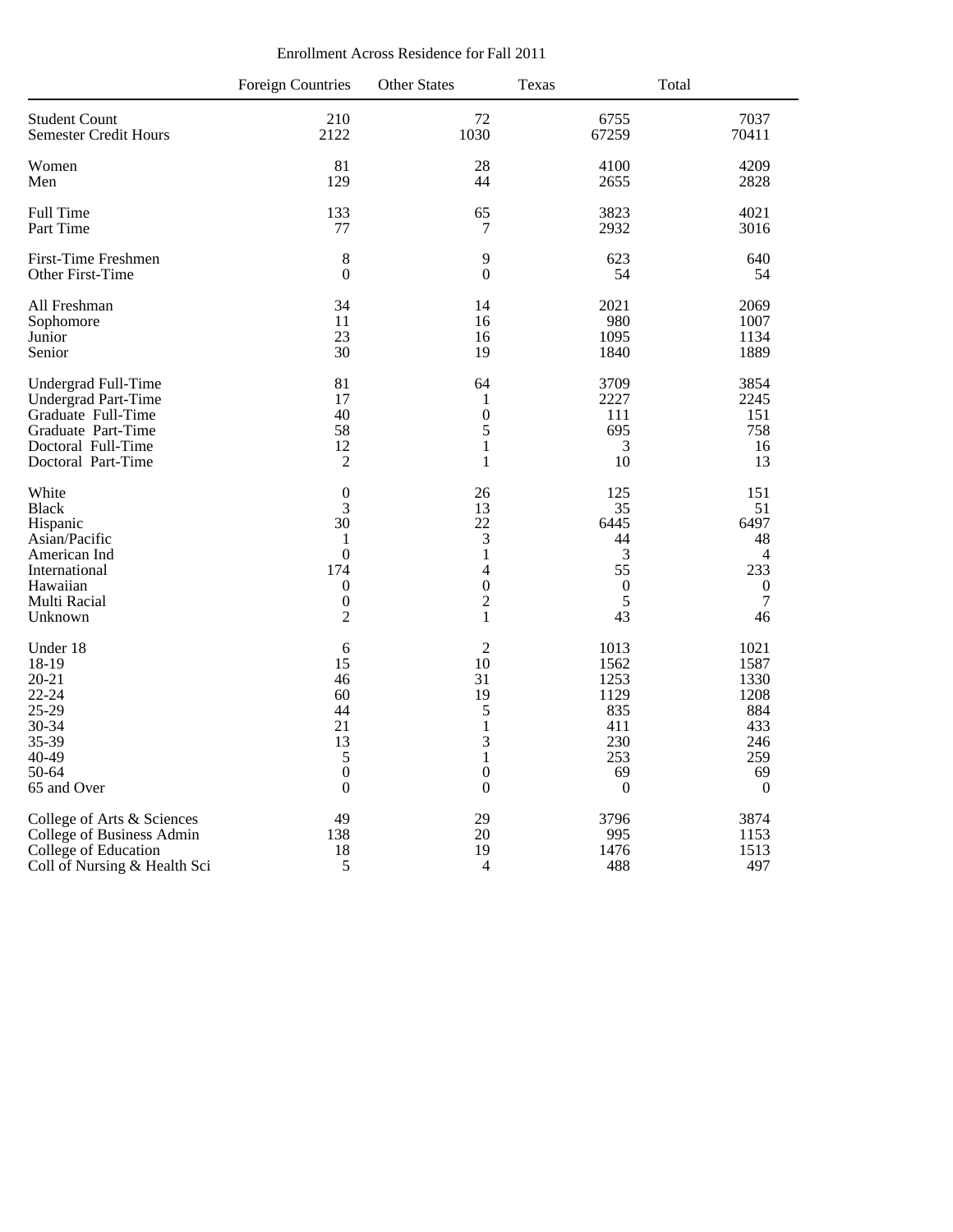| College      | <b>Student Type</b>                        | <b>FR</b>           | <sub>SO</sub> | <b>JR</b>      | <b>SR</b>            | <b>GR</b> | DR                   | <b>TOTAL</b>     |
|--------------|--------------------------------------------|---------------------|---------------|----------------|----------------------|-----------|----------------------|------------------|
|              |                                            |                     |               |                |                      |           |                      |                  |
| COAS         | <b>Concurrent Enrolled HS</b>              | 937                 | 60            |                |                      |           |                      | 997              |
|              | Continuing<br>First Time Freshman          | 263<br>387          | 425           | 414            | 758                  | 182       |                      | 2042             |
|              | Graduate                                   |                     | 20            | 23             |                      | 55        |                      | 430<br>55        |
|              | Readmit Graduate                           |                     |               |                |                      | 17        |                      | 17               |
|              | Readmit Undergraduate                      | 5                   | 9             | 23             | 43                   |           |                      | 80               |
|              | Transfer                                   | 10                  | 77            | 114            | 22                   |           |                      | 223              |
|              | <b>Transfer Under 29 Hours</b>             | 25                  | 5             |                |                      |           | $\ddot{\phantom{0}}$ | 30               |
| *Total COAS  |                                            | 1627                | 596           | 574            | 823                  | 254       | $\boldsymbol{0}$     | 3874             |
| <b>COBA</b>  | Continuing                                 | 68                  | 109           | 151            | 301                  | 202       | 17                   | 848              |
|              | First Time Freshman                        | 97                  |               | 5              |                      |           | $\ddot{\phantom{a}}$ | 102              |
|              | Graduate                                   |                     |               |                |                      | 61        |                      | 61               |
|              | <b>Graduate Doctoral</b>                   |                     |               |                |                      |           | 5                    | 5                |
|              | Readmit Graduate                           |                     |               |                |                      | 10        |                      | 10               |
|              | Readmit Undergraduate<br>Transfer          | 5<br>9              | 3<br>37       | 13<br>35       | $8\,$<br>11          |           |                      | 29<br>92         |
|              | <b>Transfer Under 29 Hours</b>             | 6                   |               |                |                      |           |                      | 6                |
| *Total COBA  |                                            | 185                 | 149           | 204            | 320                  | 273       | 22                   | 1153             |
| <b>COED</b>  | Continuing                                 | 56                  | 130           | 187            | 560                  | 286       |                      | 1219             |
|              | First Time Freshman                        | 76                  | 2             | 1              |                      |           |                      | 79               |
|              | Graduate                                   |                     |               |                |                      | 30        |                      | 30               |
|              | <b>Graduate Doctoral</b>                   |                     |               |                |                      |           | 4                    | $\overline{4}$   |
|              | Readmit Graduate                           |                     |               |                |                      | 37        | 3                    | 40               |
|              | Readmit Undergraduate                      |                     | 2             | 18             | 8                    |           |                      | 28               |
|              | Transfer<br>Transfer Under 29 Hours        | $\overline{c}$<br>6 | 39<br>1       | 54             | 11                   |           |                      | 106<br>7         |
|              |                                            |                     |               |                |                      |           |                      |                  |
| *Total COED  |                                            | 140                 | 174           | 260            | 579                  | 353       | 7                    | 1513             |
| <b>NH</b>    | Continuing                                 | 30                  | 63            | 78             | 142                  | 14        |                      | 327              |
|              | First Time Freshman                        | 80                  | 2             | 1              |                      |           |                      | 83               |
|              | Graduate                                   | $\bullet$           |               |                |                      | 14        |                      | 14               |
|              | Readmit Graduate                           |                     |               |                |                      | 1         |                      | 1                |
|              | Readmit Undergraduate                      | $\mathbf{1}$        | $\sqrt{2}$    | $\overline{4}$ | 13                   |           |                      | 20               |
|              | Transfer<br><b>Transfer Under 29 Hours</b> | 1<br>5              | 21            | 13             | 12<br>$\blacksquare$ |           |                      | 47<br>$\sqrt{5}$ |
| *Total NH    |                                            | 117                 | 88            | 96             | 167                  | 29        | $\boldsymbol{0}$     | 497              |
|              |                                            |                     |               |                |                      |           |                      |                  |
| <b>TOTAL</b> |                                            | 2069                | 1007          | 1134           | 1889                 | 909       | 29                   | 7037             |

# Enrollment by Student Type for Fall 2011